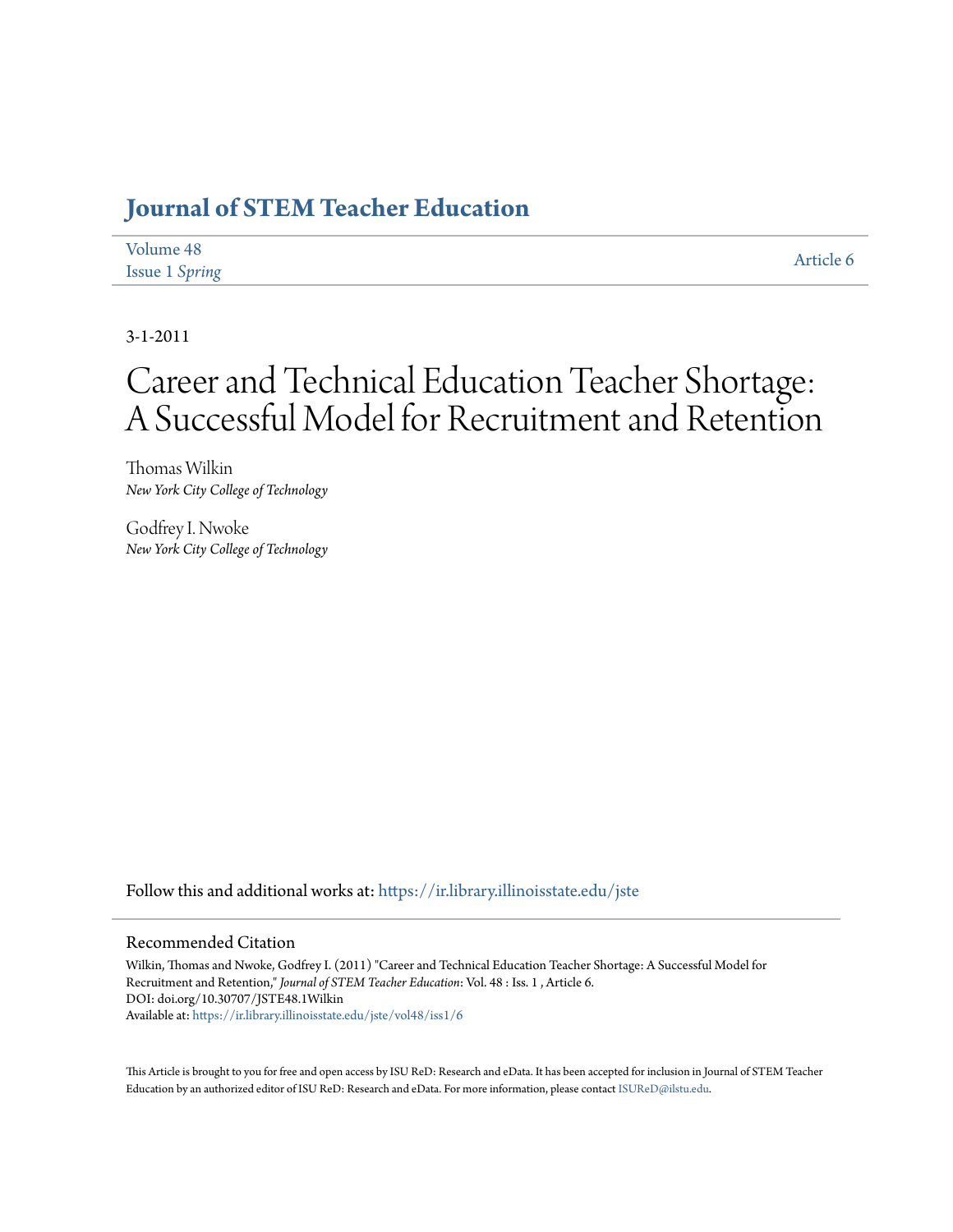# **Career and Technical Education Teacher Shortage: A Successful Model for Recruitment and Retention**

Thomas Wilkin, Ed.D. Godfrey I. Nwoke, Ph.D. New York City College of Technology

#### **Abstract**

The role of Career and Technical Education (CTE) as a major source of skilled workers for the American economy and a vital component of American education is well established. Several recent studies show that when CTE programs combine rigorous academic standards and industry-based technical content, the result is higher academic achievement and better economic outcomes for an increasing number of high school students. In spite of the documented successes and achievements of CTE high schools, studies show that many high school programs are faced with serious challenges, not the least of which is the difficulty in attracting qualified CTE subject teachers. This article examined one highly successful CTE teacher recruitment effort in New York that involves the

Technology Teacher Education at New York City College of Technology of the City University of New York. He can be reached a[t Twilkin@citytech.cuny.edu.](mailto:Twilkin@citytech.cuny.edu) Godfrey Nwoke is a Professor and Chair of the Department of Career and

Volume 48 Number 1 2011

22

Thomas Wilkin is an Assistant Professor in the Department of Career and

Technology Teacher Education at New York City College of Technology of the City University of New York. He can be reached a[t Gnwoke@citytech.cuny.edu.](mailto:Gnwoke@citytech.cuny.edu)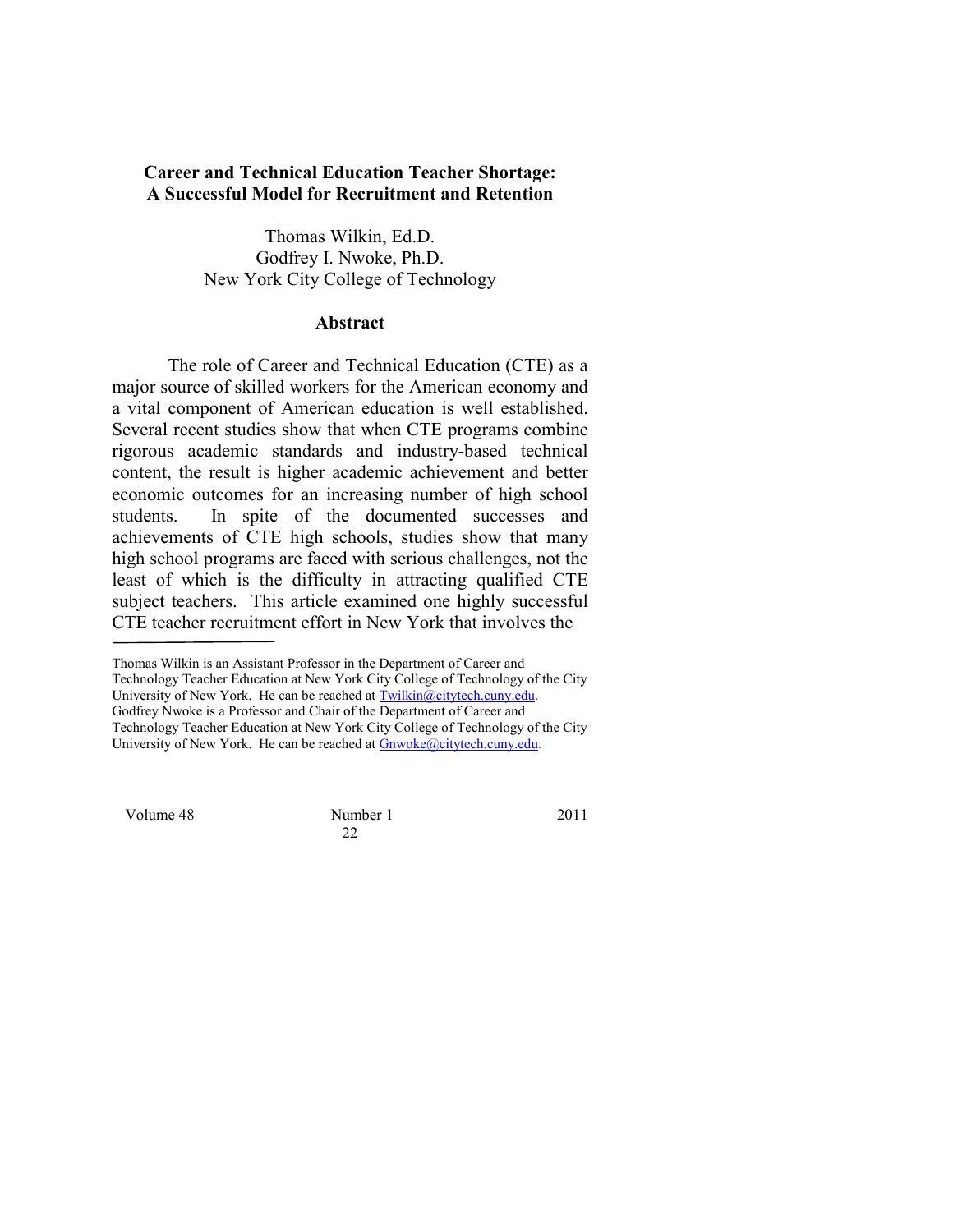city department of education, the teachers union, and a public university. The article focuses on the key elements of the teacher training program as a model for effective CTE teacher recruitment and retention.

## **Background**

Career and Technical Education (CTE) has been a mainstay in the American education system for the past century. Looking forward, it is clear that the journey ahead will be very different from the one already traveled. For CTE to continue to be a relevant and major contributor to the successful lives and careers of students, many challenges must be addressed and overcome. Primary among these challenges is the need to provide highly qualified and highly competent CTE teachers who are able to prepare students to be successful in their careers and in their lives. In an effort to highlight and address this challenge, the Association for Career and Technical Education (ACTE) dedicated the January 2010 issue of its official publication, *Techniques* (Volume 85, No. 1), to the problem of CTE teacher recruitment and retention.

The purpose of this paper is to examine one highly successful long-term CTE teacher preparation effort in the New York City Public School system. We will first briefly examine CTE from a national perspective, noting recent trends in the field. Secondly, we will report on the status of CTE education within the New York City Public School system. We will then focus on the Success Via Apprenticeship Program (SVA), a unique and valuable cooperative endeavor between the New York City Department of Education, the United Federation of Teachers (UFT), and the City University of New York (CUNY). We will conclude with recommendations for the future.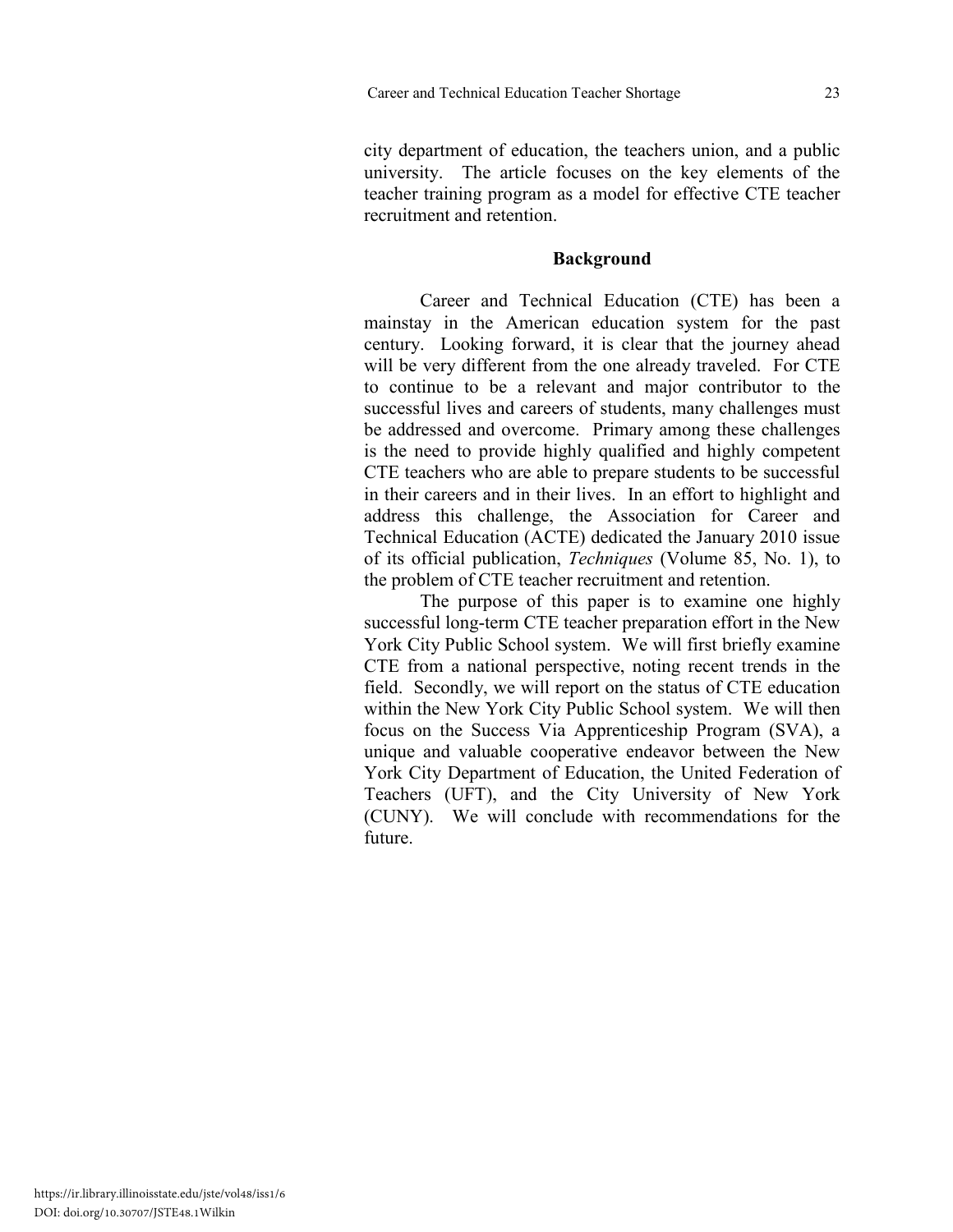# **National Trends in CTE**

From a national perspective, Kazis (2005) in "Remaking Career and Technical Education for the 21<sup>st</sup> Century" draws several broad conclusions about CTE in the United States. Kazis notes that, while shrinking, CTE remains a significant component of the U.S. high school experience and appears to help less motivated and at-risk students stay in school and graduate. He further notes that the overall rigor of technical education in high school has improved, but there is more to do and many obstacles to overcome. Kazis's (2005) article which was supported by the Bill and Melinda Gates Foundation and the Ford Foundation refers to a consistent message that runs through seven short essays which comprise the work. The message is:

> CTE at the high school level must either change or die. Change may mean shrinkage in absolute size. It will certainly mean shifts in the kind and range of programs offered students and in the expectations placed on students, faculty, and administrators. The future may be different in urban and suburban regions, where the economic bases and the educational resources available for CTE can be quite different. The future is also likely to vary with the differential ability of state and regional CTE systems to meet rising expectations for quality and performance (p. 3).

The author notes in conclusion, that the greatest influence on CTE will come from the politics of education reform in the states and nationally, as well at the kinds of pressure and support the stakeholders for CTE and other reform movements bring to bear on public opinion and on the educational establishment.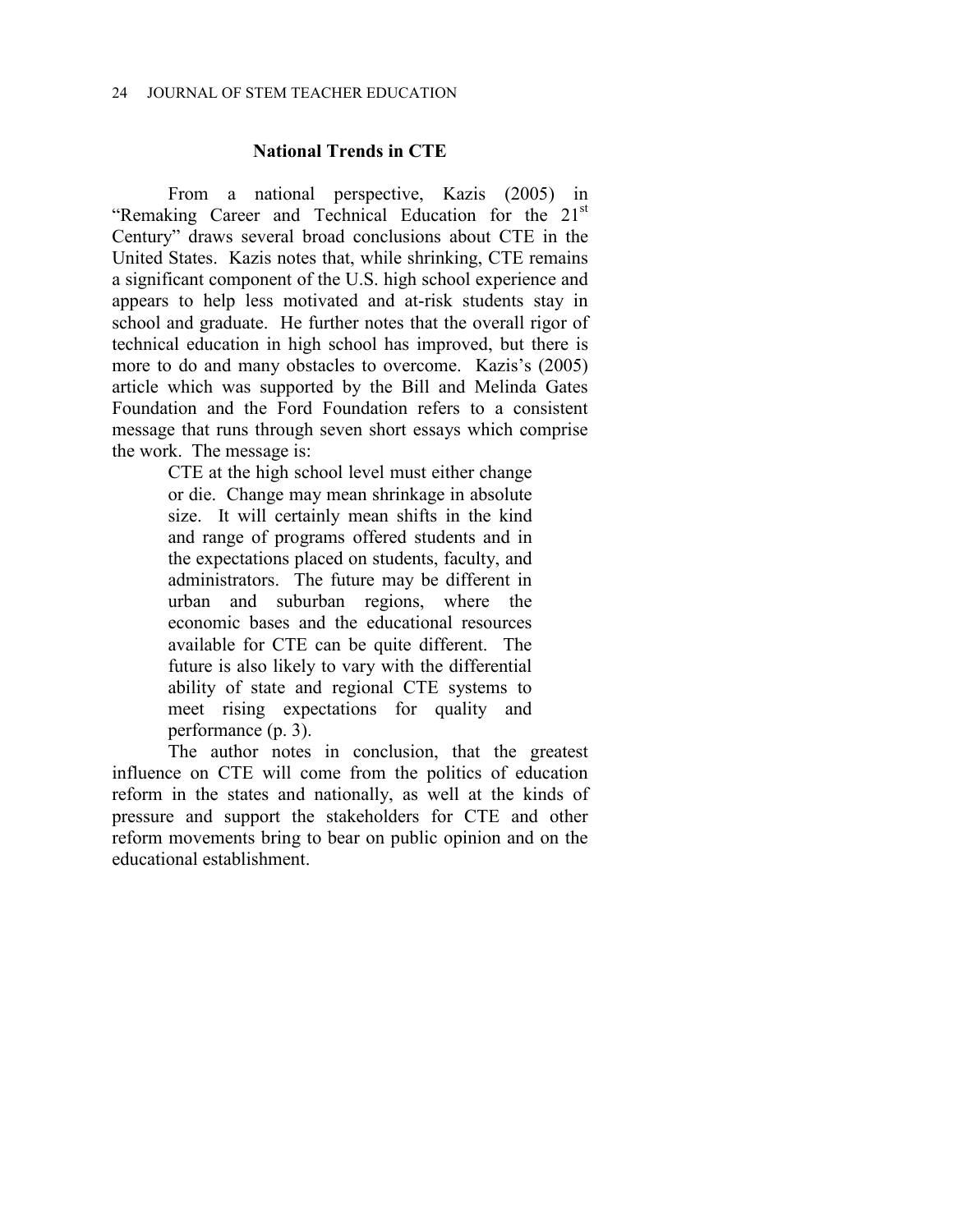and technical education.

In a related article, Medrich (2005) notes that for CTE to remain valued, certain steps must be taken. The steps include combining career-focused education with a strong academic core; removing less compelling program concentrations and eliminating weak course offerings. In addition, focus must be placed on the fundamentals, such as, creating an engaging curriculum; developing instructional strategies that are appropriate to the subject matter; providing support for students less prepared for rigorous coursework; and designing quality assessments. The overall national focus centers on improving the quality of CTE by employing new

# **CTE Teacher Shortage**

and creative approaches to the content and process of career

The shortage of CTE teachers in the United States is a significant problem. Documented shortages exist in various states across the country. The state of Michigan, in a July 22, 2009 letter from Governor Jennifer Granholm, issued an exemption to retiree earnings in areas of critical shortages for 2009-2010 which includes numerous CTE position designations. In Virginia, the State Dept. of Education has designated Career and Technical Education a critical teacher shortage area since 2003. Other states that have identified CTE as a critical teacher shortage area include South Dakota, Iowa, and New York. Pytel, (2008) in the article "Shortage of Vocational Workers" notes the coming shortage of skilled vocational workers and comments on efforts by Des Moines (Iowa) Area Community College to address this need. On the website "Technology Education in Connecticut" (Kane, 2009) reports that the CTE teacher shortage undermines career and technical education and could potentially impact economic growth.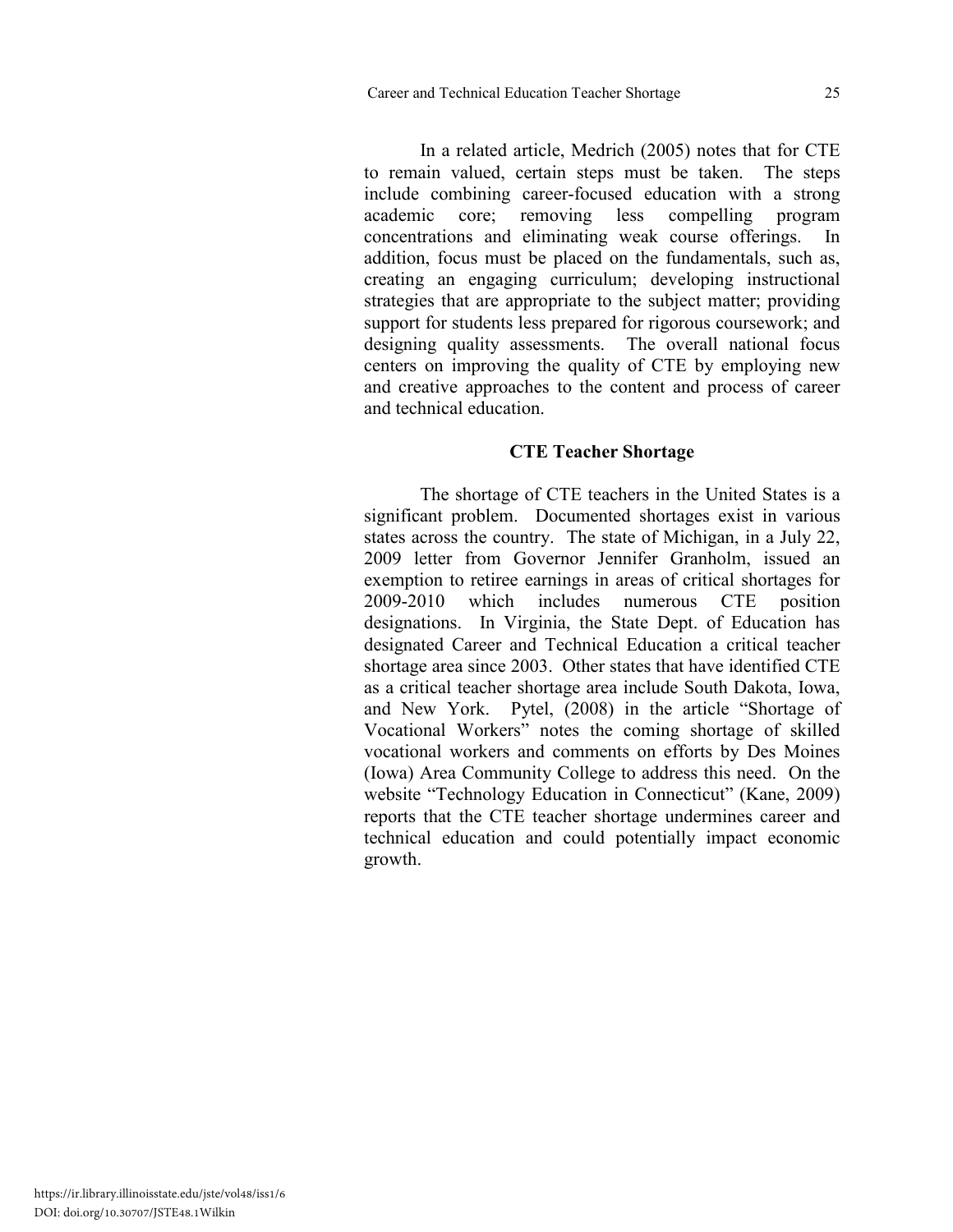In the policy brief, "Teacher Shortage Undermines CTE" (Connely, 2009) notes that there has been an increase of almost six million students in CTE courses in just seven years, yet many existing teacher education programs have been eliminated. The number of CTE teacher education programs fell from 432 to 385 (from 1990 to 2000)—a decrease of 11%. Also, there is a growing number of teacher retirements affecting the supply of CTE teachers. In 2009, the National Commission on Teaching and America's Future estimated that "during the next four years, we could lose a third of our most accomplished educators to retirement." Several states, including Oregon, Alabama, New York, and California, to name but a few, are already engaged in unique and creative ways to address this critical shortage. Kiker and Emeagwali (2010) profiled programs designed to address the problem in several states including Kentucky, Missouri, Nebraska, North Dakota, Oklahoma, South Carolina, Texas, Utah, Washington, and Wyoming. Reese (2010) reviewed the different pathways that states have used to meet their needs for qualified CTE teachers. Reese noted that both traditional CTE teacher preparation programs and alternative programs that recruit industry career changers can prepare future teachers to the highest quality by employing experienced teachers as mentors and models of excellence.

New York State has been active in addressing the CTE teacher shortage in a variety of ways since the mid-1980s. Currently, there are three pathways to obtaining CTE teacher certification in the State of New York. The first pathway requires successful completion of an approved CTE teacher preparation program. There are only three such approved programs in New York State public universities, namely, New York City College of Technology of the City University of New York in Brooklyn; the State University of New York at Oswego; and Buffalo State College of the State University of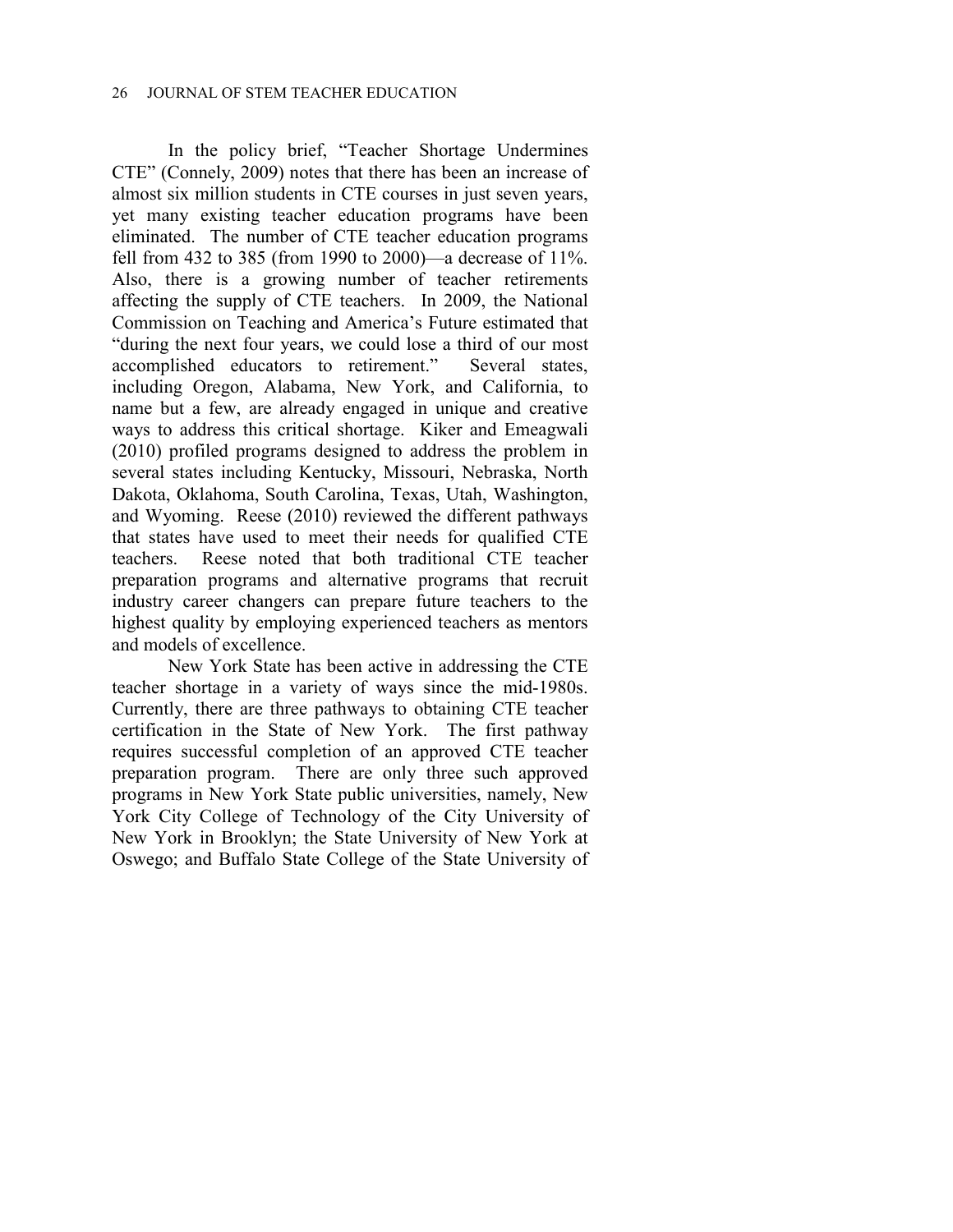New York in Buffalo. The second pathway which is an alternative route to certification is known as Transitional A for career changers. The Transitional A certificate authorizes a school district to hire an individual with at least four years of experience in the trade to begin teaching while completing the requirements for the initial teaching certificate. The initial certificate requirements including a few college courses, a certification test, and mentoring all of which must be completed within three years. The third pathway to CTE teacher certification is through Individual Evaluation. In this pathway, a prospective CTE teacher who meets the minimum certification requirements including trade experience, college course work, and the certification test, submits his or her credentials to the State Education Department for evaluation and certification. In addition to the pathways already mentioned, individuals may also apply and receive New York State certification as CTE teachers if they are from a U.S state that has Interstate Reciprocity with New York, have non-U.S.

# **New York City's CTE Teacher Recruitment and Retention Model: The SVA Program**

credentials; or possess the National Board Certification.

For over two decades, New York City has been successful with recruiting and retaining CTE teachers through a unique program known as the Success Via Apprenticeship (SVA) Program. The SVA program, originally called the Substitute Vocational Assistant Program, was established in 1984 as a collaborative project of the New York City Department of Education, the United Federation of Teachers (UFT) which is the teachers' union, and the City University of New York (CUNY). The program was designed to prepare highly motivated graduates of CTE high schools to become CTE teachers. It is a comprehensive five and one half year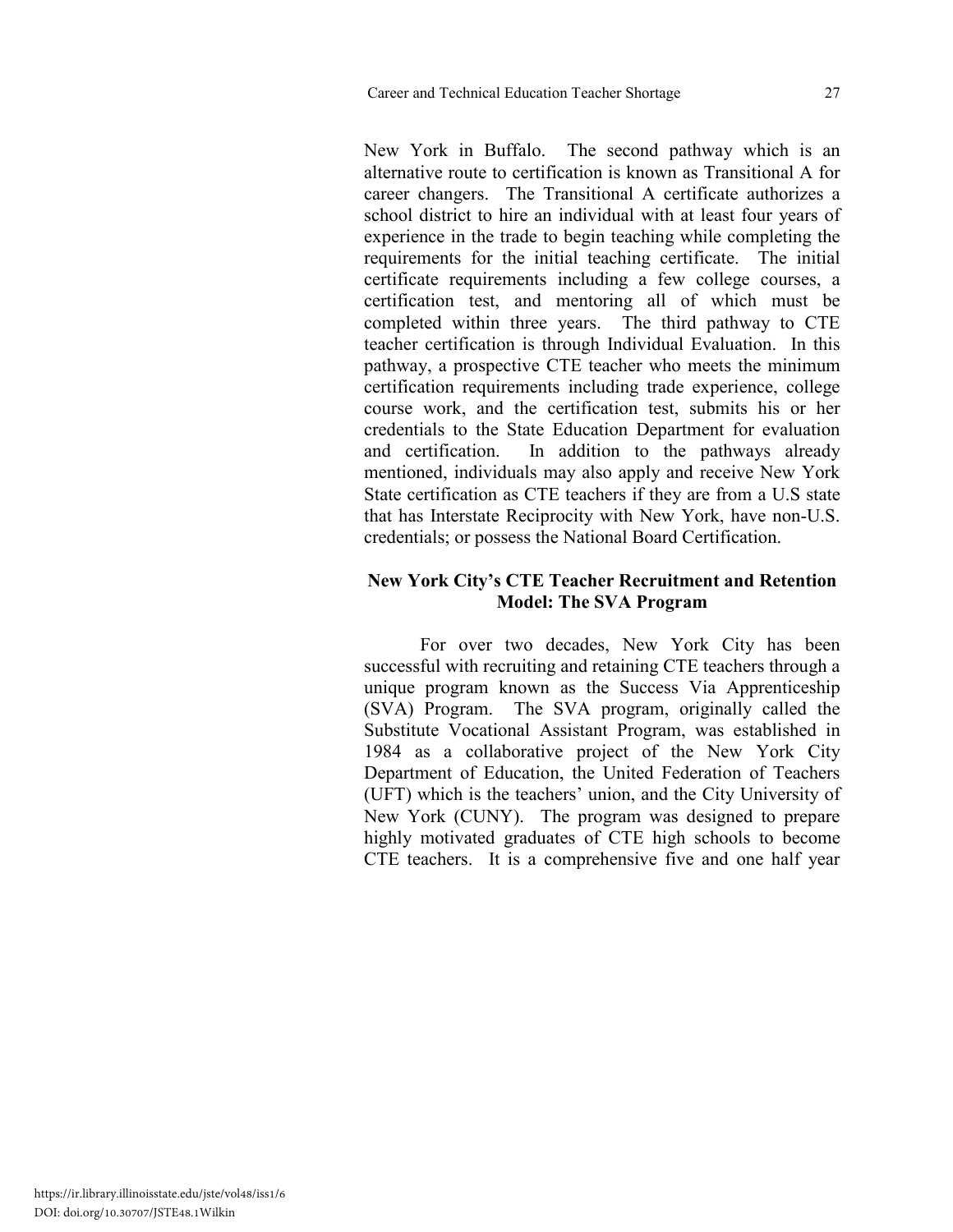experience that includes three components, namely, a salaried teaching internship, college level academic study, and relevant work experience in industry. The program specifically seeks out candidates from minority populations, including young women, who are pursuing careers in non-traditional trade and industrial occupations such as electrical installation, automotive maintenance, and heating, ventilation, and air conditioning (HVAC) maintenance.

# **Participant Eligibility and Selection**

Prospective participants of the SVA program must be recent graduates of a New York City CTE or comprehensive high school. An applicant must be recommended and nominated by his or her trade teacher and selected by a selection committee of the school headed by the assistant principal for CTE. Priority is given to applicants who come from minority groups in terms of race, ethnicity, or gender (males or females pursuing non-traditional careers). Each applicant must have an outstanding academic record and be eligible for admission to the City University of New York (CUNY) either by virtue of Regents test scores, Scholastic Aptitude Test (SAT) scores, or passing CUNY's basic skills tests of reading, writing, and mathematics.

At the beginning of each recruitment cycle which is usually in early spring, application forms are sent to CTE schools soliciting applications especially in those subject areas of current or foreseeable teacher shortage. Selection of applicants in each high school is done by a committee including trade teachers, building administrators, and representatives of the teachers' union. Selected applicants are required to apply to CUNY and pass the CUNY basic skills tests in reading, writing, and mathematics unless they have received satisfactory scores in the Regents examinations or the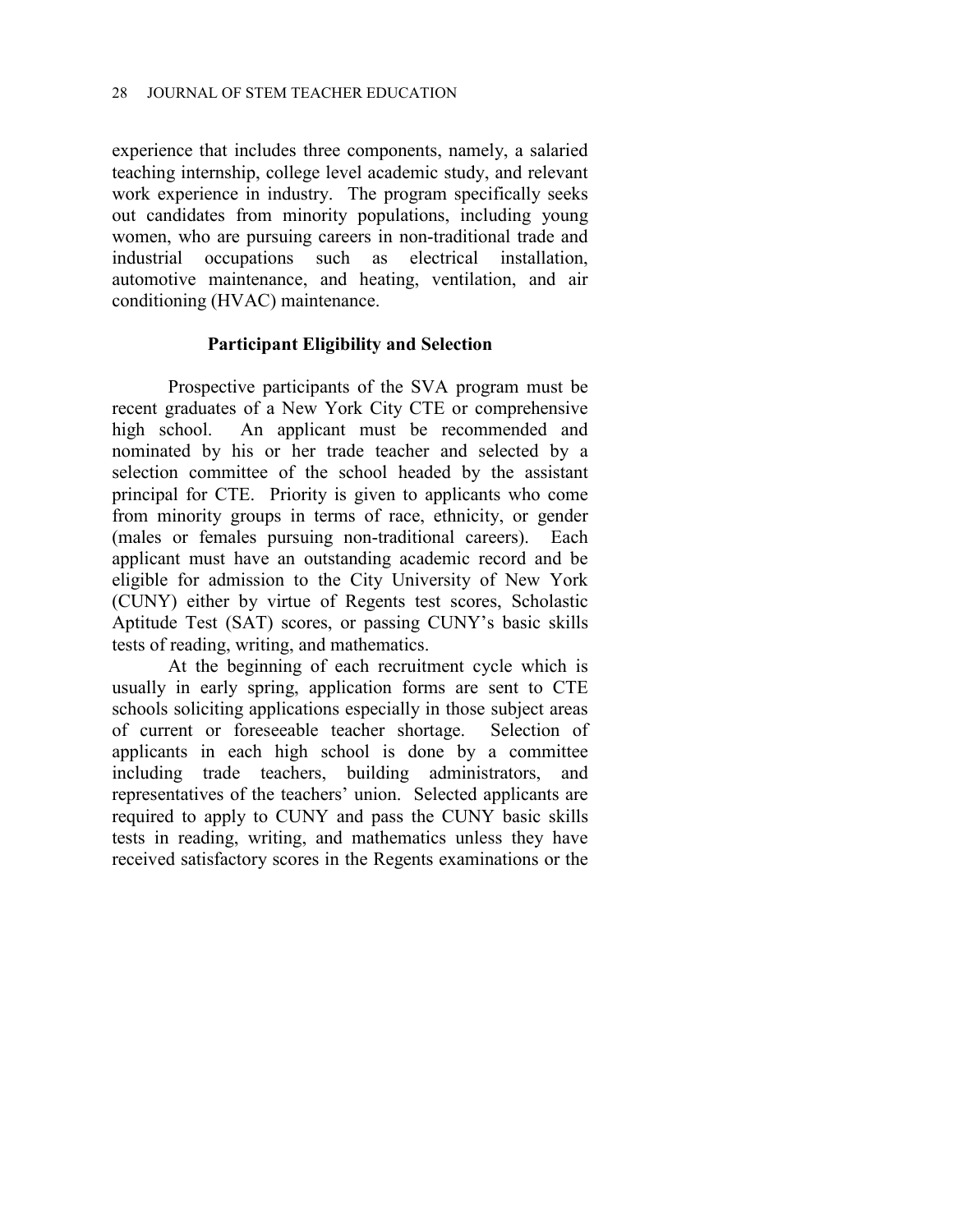SAT. Applicants who meet testing requirements are scheduled for an interview by SVA program administrators. During the interview, an important eligibility criterion is that the applicant must demonstrate interest in becoming a teacher of his or her CTE trade subject.

# **Program Components**

The SVA program is composed of a Teaching Internship, Industrial Work Experience, and Post-Secondary Academic Study. In the teaching internship component of the program, participants spend five months in a CTE high school during each year of program enrollment. While in the school, the SVA is assigned to a mentor teacher under whom the intern learns about unit and lesson planning, lesson presentation, classroom management, and school dynamics. Right from the first year, the intern is given ample opportunity to plan and teach lessons under the guidance and supervision of the mentor. Each intern is required to teach for one full semester under supervision during the third or fourth year to fulfill the student teaching requirement for State certification.

Career and technical education subject teachers seeking the initial teaching certificate in New York State must have a minimum of four years of full-time work experience. In order to meet this requirement through the work experience component of the SVA, participants are placed with employers in business and industry in work environments that match each participant's career or trade area. Over the years, program administrators have developed a network of employers in business, industry, and government agencies as job sites for placement of participants. These include automotive service shops, electrical contractors, electronics and computer service companies, hospitals, and museums, among many others. Each participant completes seven months of work experience in his or her trade during each year of program. The work experience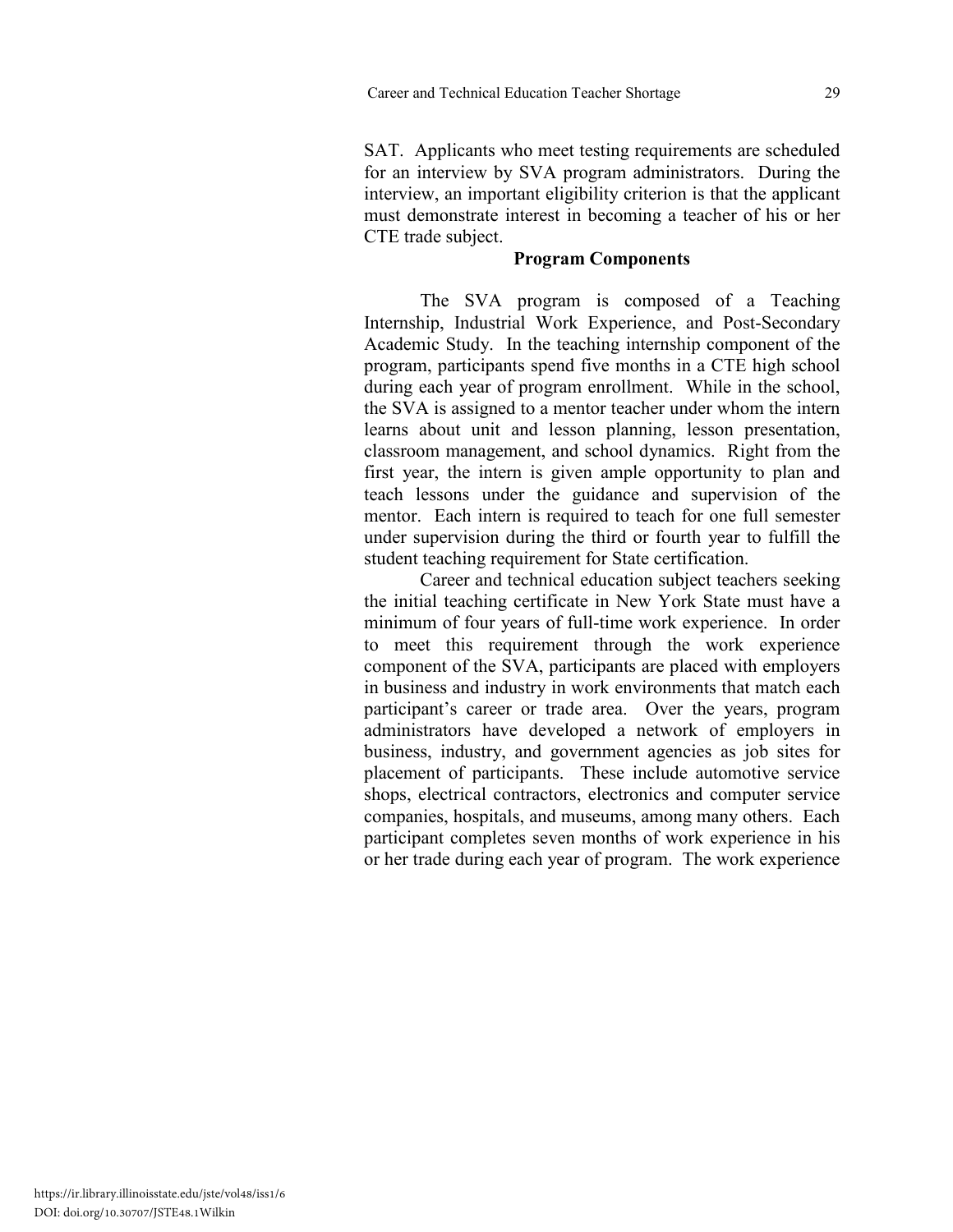is supervised by on-the job trainers and closely monitored by a program administrator who makes regular visits to the job site to evaluate the participants' progress.

In the post-secondary academic study also known as the college component; participants are enrolled in teacher education courses at New York City College of Technology. Each participant is required to complete 44 credits of coursework during the five and one half years in the program (a total of 62 credits is required for State certification). The curriculum consists of courses in liberal arts and sciences, professional courses in career and technical education, and student teaching.

#### **Program Uniqueness**

Program administrator involvement and monthly meetings are among the unique aspects of the program. Program administrators handle the recruitment, interviews, placement, and supervision of participants in school and job sites. They conduct regular school site and job site visits and evaluations of all participants. In addition, program partners, administrators and participants meet during mandatory monthly meetings. Administrators deliver reports on various components of the program including school sites, work sites, etc. The college representative also reports on general college and academic matters affecting participants. At each meeting, a selected group of participants make presentations on topics of interest to them. The required dress code for all participants is business attire.

#### **Elements of Program Success**

The SVA program has been very successful in recruiting, preparing, and retaining young CTE teachers in the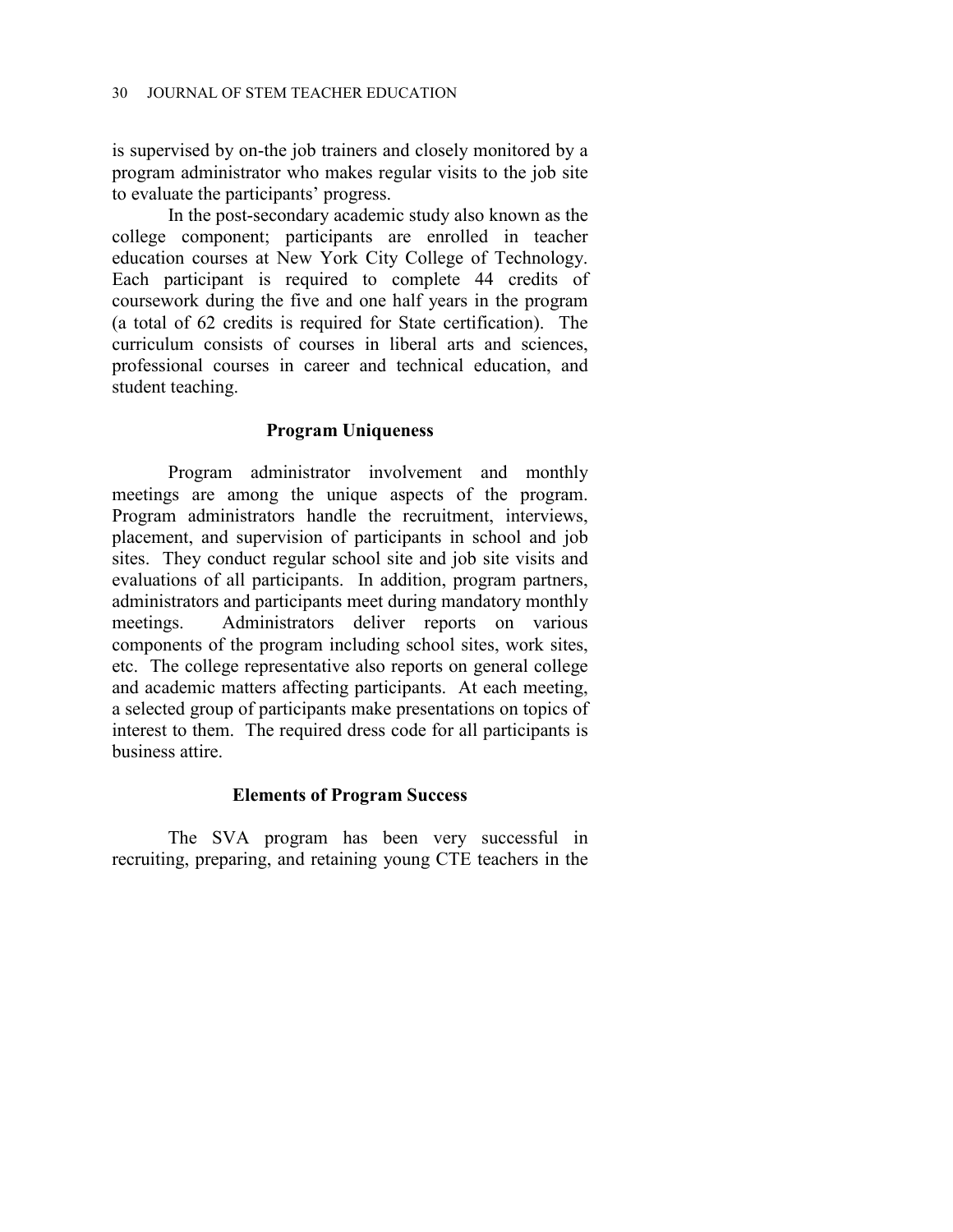New York City public high schools. This success is attributable to four key factors, namely, compensation, contractual commitment, administrator involvement, and high performance expectations. The high schools from which participants graduate play a crucial role in identifying students who have the interest and potential to succeed as CTE educators. By working with the schools, SVA program administrators not only know subject areas where there are potential shortages, they are also able to project need and identify potential replacements. While enrolled in the program, participants are paid 90% of the contractual salary rate for a starting teacher (currently \$45, 000 per year). The salary rate is very competitive and, in some cases, far exceeds what a recent college graduate earns in certain jobs and, certainly, the annual salary of a high school graduate. As employees of New York City Department of Education, program participants are also eligible for many of the benefits that a certified teacher is entitled to under the teachers' union contract, including pension, health, dental, and optical insurance, as well as annual leave benefits. Successful program completion also means a higher salary step at initial full-time employment as a certified teacher.

The SVA program pays participants' college tuition and fees for course work leading to the New York State initial teaching certificate. Many participants take advantage of this educational opportunity and complete the Bachelor of Science in Education (B.S. Ed.) degree within the five years of participating in the SVA program.

In return for all the benefits of participating in the SVA program, each participant is required to sign a letter of commitment to work for five years as a CTE teacher in New York City public schools. If a participant who successfully completes fails to meet the contractual obligation to work in New York City, the Department of Education has the recourse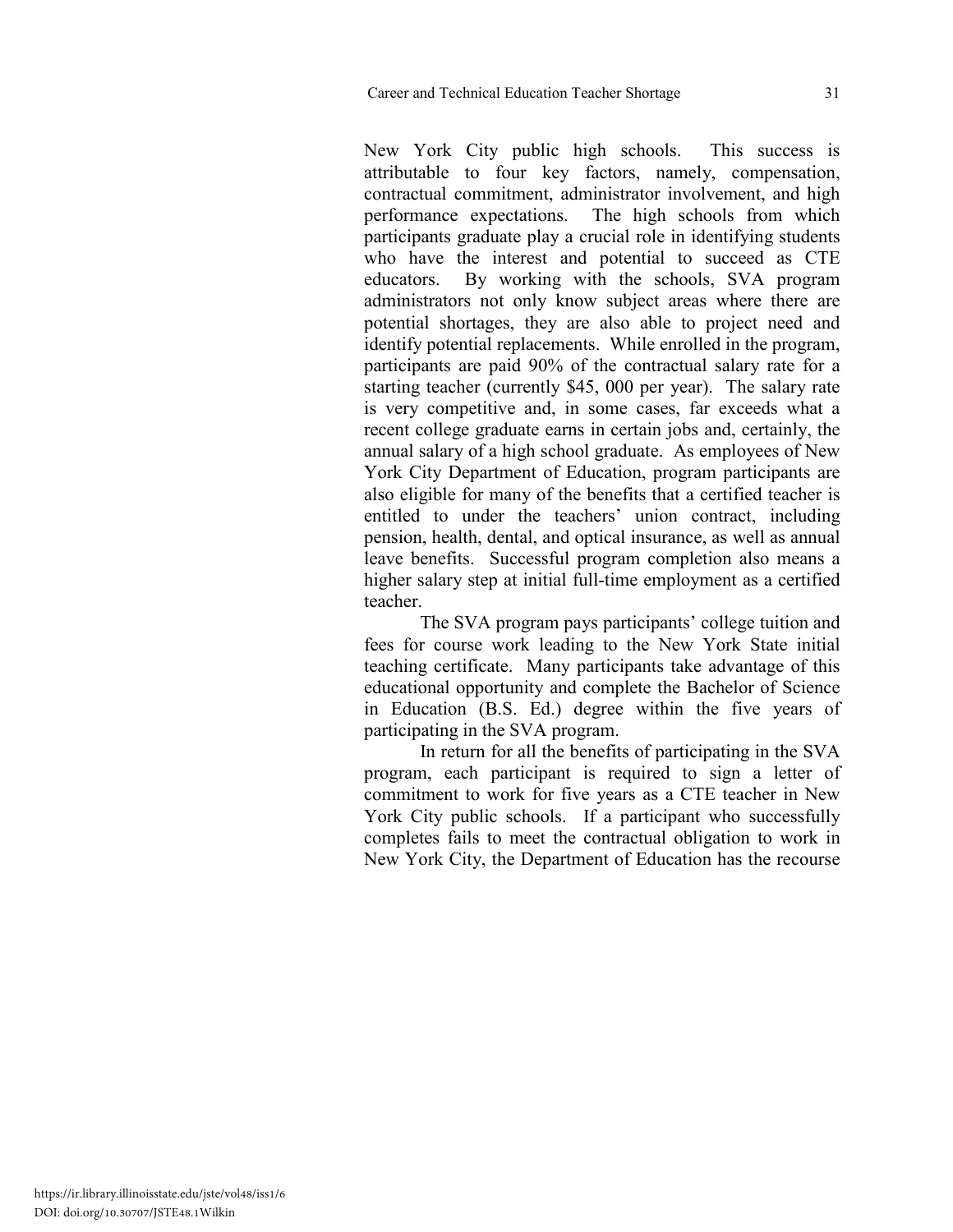to seek reimbursement of all tuition and fees paid on behalf of the participant.

The SVA program has very high standards of performance and conduct in all three components. Participants must receive excellent evaluations by school site mentors, college supervisors, and work site supervisors to maintain their status in and successfully complete the program. In the college component, for example, participants are held to the same academic standards as other degree-seeking students of the teacher preparation program. They must maintain a minimum grade point average of 2.50 in college courses or risk being dismissed from the program. Participants who receive poor evaluations in any of the three components of the program are brought before a personnel committee which handles all disciplinary problems and is comprised of program administrators and representatives of the teachers' union. If a participant is found to be not meeting program standards of performance or conduct, he or she is placed on probation and given an opportunity to improve within one academic semester. If there is no improvement after one semester, the participant is dismissed from the program.

Regarding evaluation of the overall program, the most recent data indicates that the program has been highly successful. In the last five years, 36 SVA Interns have graduated from the program. Thirty-four (94.4%) were offered and accepted regular teaching positions. Of the 34 that accepted teaching positions, 33 (94%) are currently teaching.

# **SVA Program Limitations**

Although there are many obvious benefits to the program, some limitations do exist. The most significant limitation to the program's operation is cost. Considered as a whole, the overall salary and associated employee benefits cost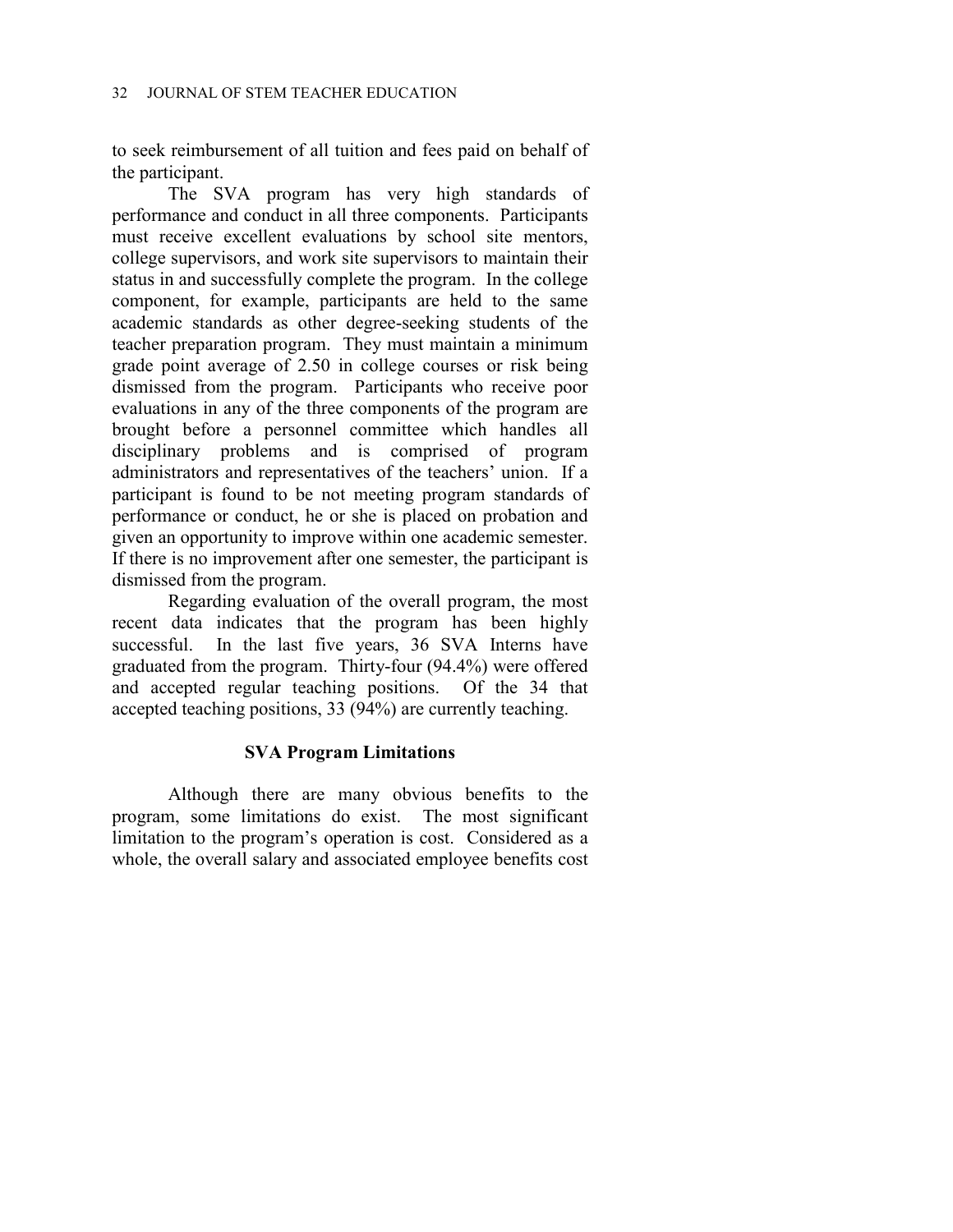to the program are substantial. Related administrative costs are also incurred on an annual basis. The other primary limitation of the program involves order of magnitude. The number of program completers is relatively small (due to cost constraints) which means that the need for certified CTE teachers in the overall New York public school system is met in a small, incremental manner.

#### **Future Directions**

Successful efforts like the SVA Program can have a major positive impact on the current and future recruitment and retention of qualified CTE teachers. In the future, cooperative efforts between industry and education can yield positive results while at the same time address the cost issues associated with programs such as these. There can be creative approaches to encourage students to pursue careers in teaching CTE subjects. One suggestion could be to attract students with associate degrees in technical areas by offering tuition assistance for the education courses required for certification. A concerted effort could be organized on a state by state basis to actively recruit students pursuing technical associate degrees and provide full or partial tuition assistance support as they pursue their teaching certification. Also, much can be done in the way of simplifying the bureaucracy surrounding the CTE certification process. There are untapped pools of technical talent in industry and the military. If the process to certification were streamlined and made more user friendly, there could be a significant increase in talented and productive CTE teachers.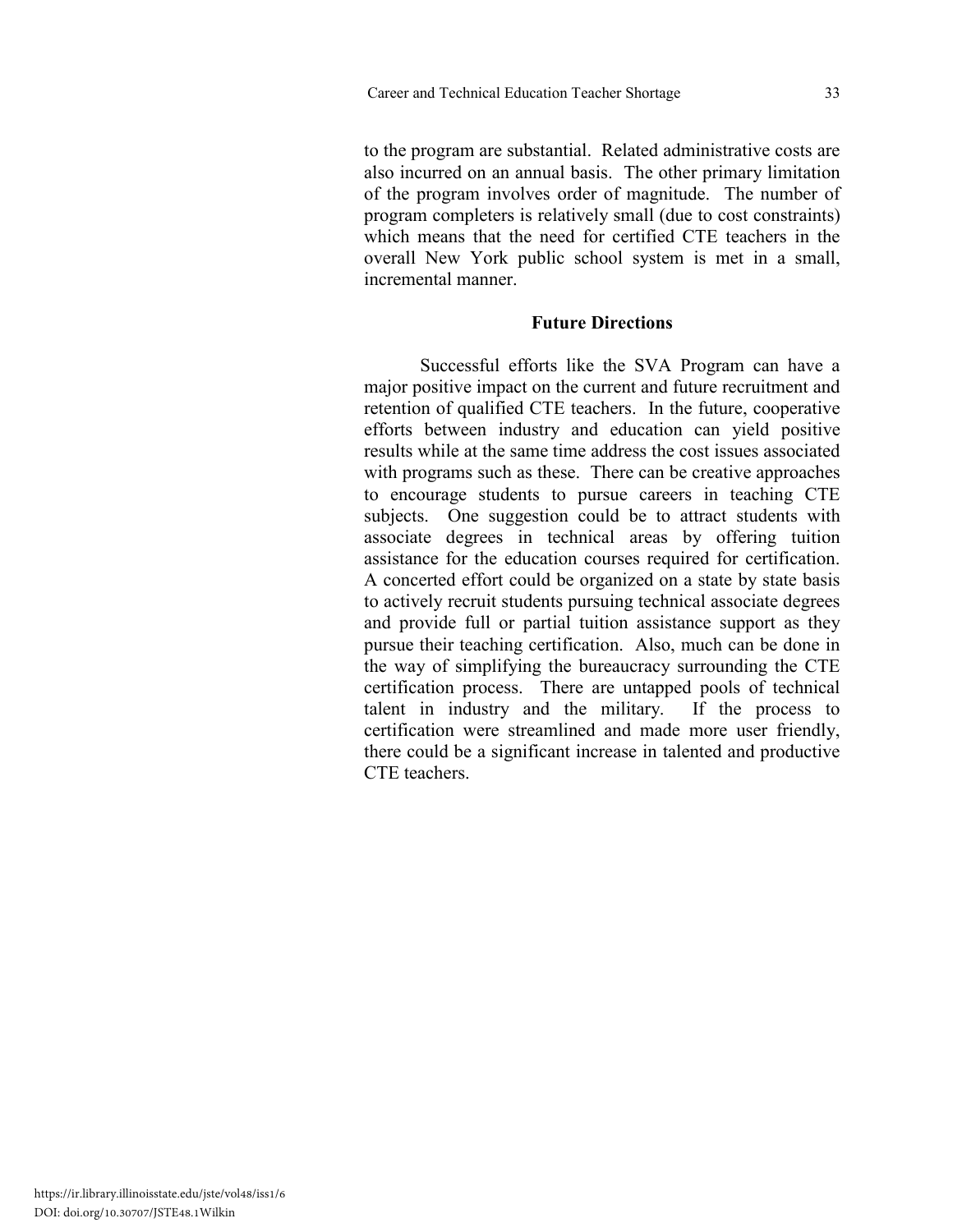# **References**

| Alabama Department of Education (2009). Career and          |                                                           |     |                         |           |  |
|-------------------------------------------------------------|-----------------------------------------------------------|-----|-------------------------|-----------|--|
|                                                             | Technical Education FAQs. Retrieved                       |     |                         |           |  |
|                                                             | December                                                  | 16, | 2009                    | from      |  |
|                                                             | http://www.alsde.edu/html/sections/faqs/asp.              |     |                         |           |  |
| Conneely, N. (2009). CTE: Education for a Strong Economy.   |                                                           |     |                         |           |  |
|                                                             | Retrieved from website: State Directors,                  |     |                         |           |  |
|                                                             | National Association of State Directors of Career         |     |                         |           |  |
|                                                             | Technical Education, Consortium.                          |     |                         | Retrieved |  |
|                                                             | December 16, 2009 from http://www.careertech.org.         |     |                         |           |  |
| Kane, G.C. (2009). Report: Teacher Shortage Undermines      |                                                           |     |                         |           |  |
| Career and Technical Education,                             |                                                           |     |                         |           |  |
|                                                             | Potentially Economic Growth. Retrieved December 16,       |     |                         |           |  |
|                                                             | from<br>2009                                              |     | http://www.connecticut- |           |  |
|                                                             | te.blogspot.com/2009/2008/report-teacher-shortage-        |     |                         |           |  |
|                                                             | undermines.html                                           |     |                         |           |  |
|                                                             | Kazis, R. (2005). Remaking Career and Technical Education |     |                         |           |  |
| for the 21 <sup>st</sup> Century: What Role for High School |                                                           |     |                         |           |  |
|                                                             | Programs? Jobs for the Future. The Aspen Institute        |     |                         |           |  |
|                                                             | Education and Society Program. Retrieved December         |     |                         |           |  |
|                                                             | 16, 2002 from http://www.jff.org/jff/kc/library/0252.     |     |                         |           |  |
| Kiker, J. & Emeagawali, N.S. (2010). A Snapshot of States'  |                                                           |     |                         |           |  |
|                                                             | Teacher Education and Training Programs.                  |     |                         |           |  |

*Techniques, 85*(1), 22-25. Medrich, E. A. (2005). Change or Die: The Challenge Facing Career and Technical Education Today" in "Remaking

Career and Technical Education for the 21<sup>st</sup> Century: What Role for High School Programs?" Jobs for the Future. The Aspen Institute Education and Society Program. Retrieved December 16, 2009 from [http://www.jff.org/jff/kc/library/0252.](http://www.jff.org/jff/kc/library/0252)